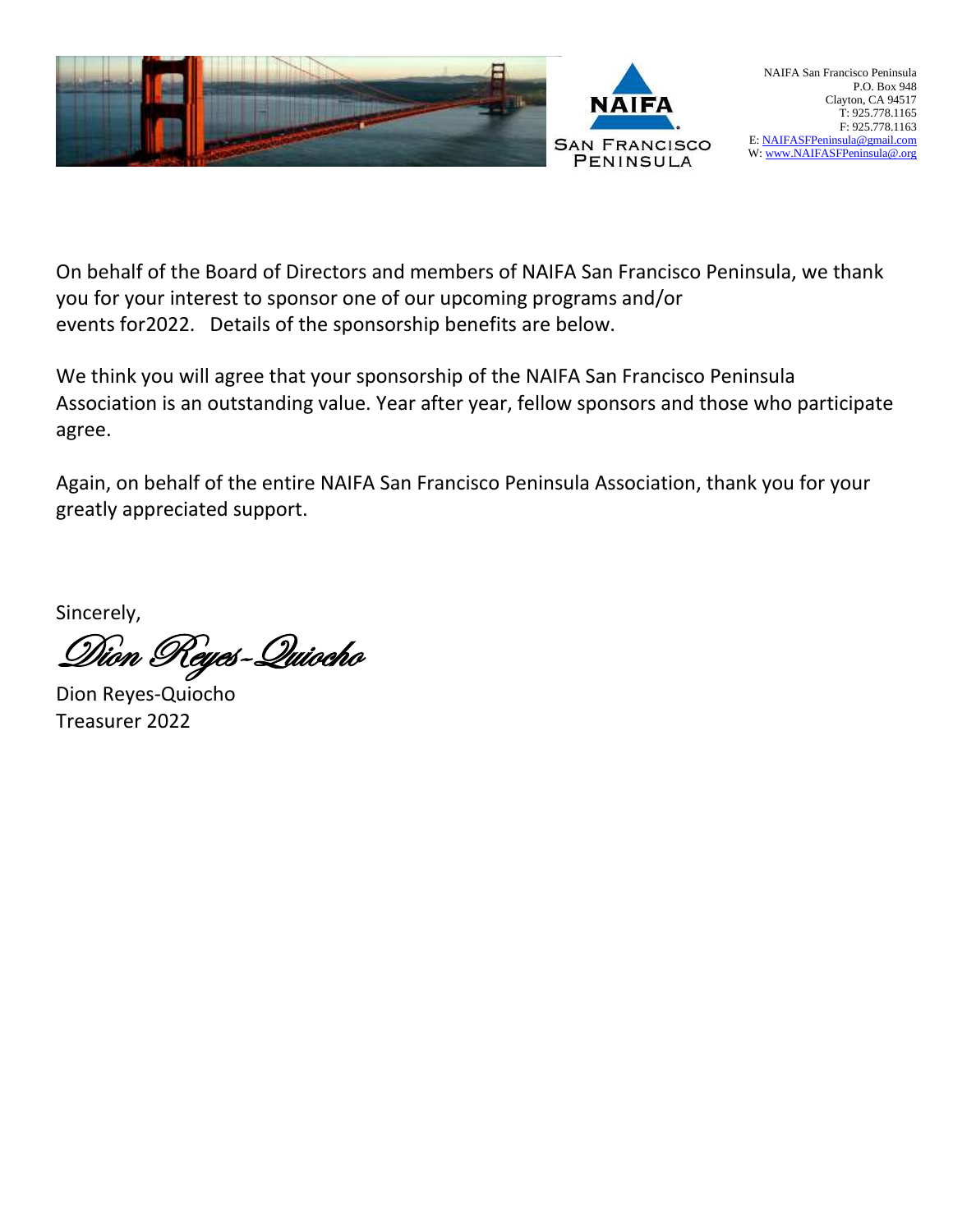

# **A LA CARTE OPPORTUNITIES**

| <b>SPONSOR BENEFITS</b><br><b>Annual Cost</b>                                                                        | Platinum<br>Sponsorship<br>\$1,500<br><b>Annual</b> | A la Carte<br>Sponsorship<br>\$500 Per<br><b>Live Event</b> | A la Carte<br>Sponsorship<br>\$300 Per<br>Webinar |
|----------------------------------------------------------------------------------------------------------------------|-----------------------------------------------------|-------------------------------------------------------------|---------------------------------------------------|
| Recognition on top of front page of Meeting Event-emails<br>(during your sponsorship month)                          | $\boldsymbol{\mathsf{X}}$                           | X                                                           | $\boldsymbol{X}$                                  |
| Recognition on Social Media (Ex: LinkedIn)                                                                           | X                                                   | $\boldsymbol{\mathsf{X}}$                                   | X                                                 |
| Opportunity to address attendees during sponsored meeting<br>for 5-10 minutes                                        | X                                                   | $\boldsymbol{\mathsf{X}}$                                   | X                                                 |
| Attendees' contact info for follow up on request during your<br>meeting month                                        | X                                                   | X                                                           | $\boldsymbol{X}$                                  |
| Distribute Company info/handouts during Event<br>(Platinum Sponsor: during your live event month only)               | X                                                   | X                                                           |                                                   |
| Annual Recognition as Sponsor on our Website w/Company<br>Logo and contact information: http://naifasfpeninsula.org/ | X                                                   |                                                             |                                                   |
| Company logo displayed, with option to link to company<br>website or individual email, on all meeting event emails.  | X                                                   |                                                             |                                                   |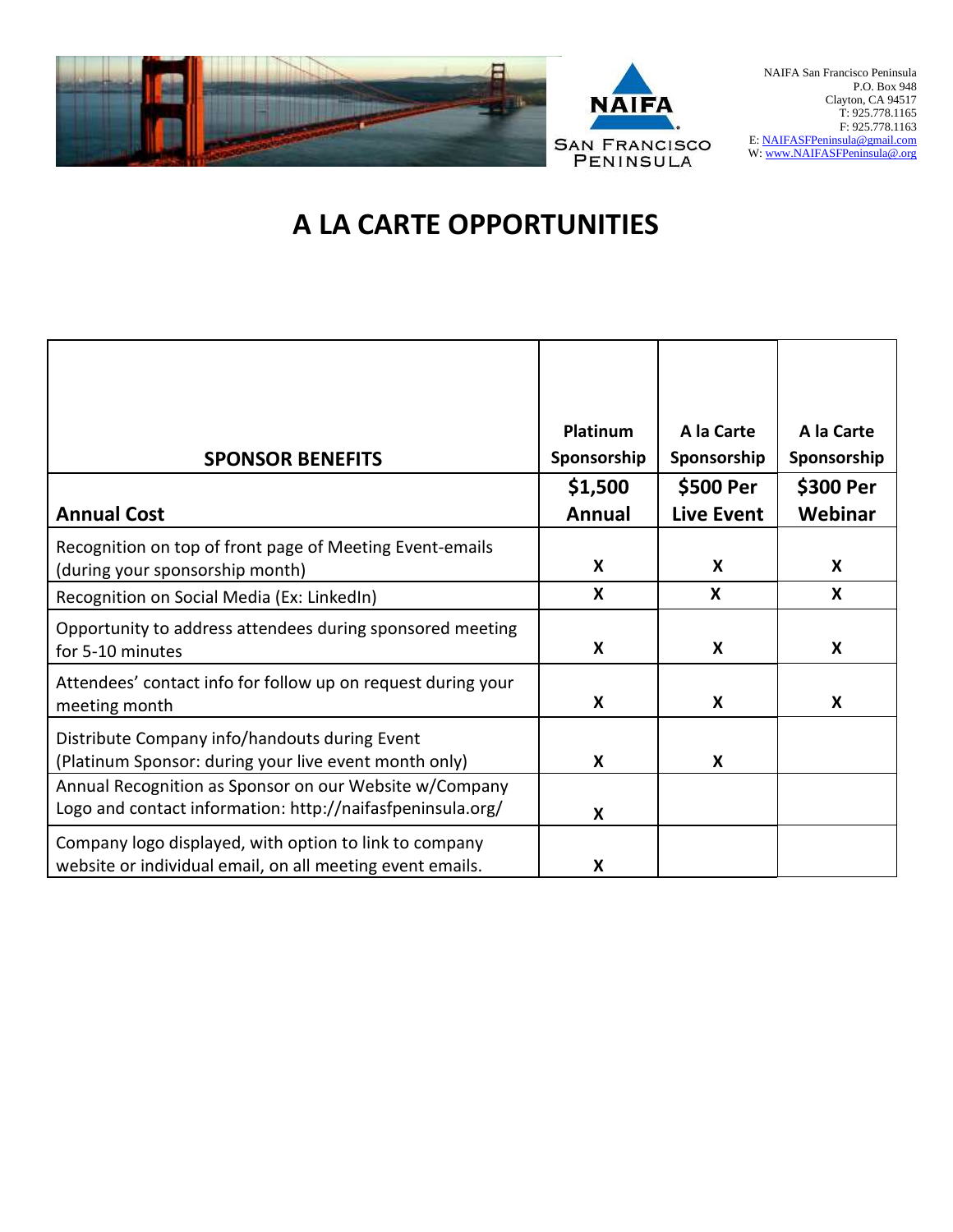

## **Invoice for 2022 Sponsorship of the NAIFA- San Francisco Peninsula Association**

Amount Due: (Please Check One)

| Platinum Annual Sponsor (\$1,500)        |
|------------------------------------------|
| A la Carte Networking Live Event (\$500) |
| A la Carte Webinar Event Sponsor (\$300) |

*Please attach a check, made payable to "NAIFA San Francisco Peninsula" and attach a business card of the local representative.*

The tax ID number for the NAIFA-San Francisco Peninsula is: **94-6102946 Mail or FedEx to:** NAIFA San Francisco Peninsula c/o Krysta Patterson P.O. Box 948 Clayton, CA 94517

Remember that sponsorship is available on a first-come, first-served basis, based on the day we receive your payment. The day of receipt also determines whether your choice presentation date will be available. Checks that arrive after sponsorships are sold out will be returned.

#### **Please complete the sections below. This form must accompany or precede payment.**

Please confirm your desire to sponsor the NAIFA San Francisco Peninsula Association by submitting your check to the address above. Sponsorship priority and the featured sponsorship month will be based upon the date payment is received at the above address. *Please attach a business card!*

1. Company Name:  $\Box$ 2. Company Website: \_\_\_\_\_\_\_\_\_\_\_\_\_\_\_\_\_\_\_\_\_\_\_\_\_\_\_\_\_\_\_\_\_\_\_\_\_\_\_\_\_\_\_\_\_\_\_\_\_\_\_\_\_\_\_\_\_\_\_\_\_\_\_\_\_\_\_\_\_\_\_\_\_ 3. Company/Representative Email\_\_\_\_\_\_\_\_\_\_\_\_\_\_\_\_\_\_\_\_\_\_\_\_\_\_\_\_\_\_\_\_\_\_\_\_\_\_\_\_\_\_\_\_\_\_\_\_\_\_\_\_\_\_\_\_\_\_\_\_\_\_\_ 4. Company/Representative Phone Number\_\_\_\_\_\_\_\_\_\_\_\_\_\_\_\_\_\_\_\_\_\_\_\_\_\_\_\_\_\_\_\_\_\_\_\_\_\_\_\_\_\_\_\_\_\_\_\_\_\_\_\_\_\_\_ 5. Which meeting month do you wish to sponsor\_\_\_\_\_\_\_\_\_\_\_\_\_\_\_\_\_\_\_\_\_\_\_\_\_\_\_\_\_\_\_\_\_\_\_\_\_\_\_\_\_\_\_\_\_\_\_\_\_\_\_

Please send your company logo to our administrator in either JPG or PNG format to <naifasfpeninsula@gmail.com>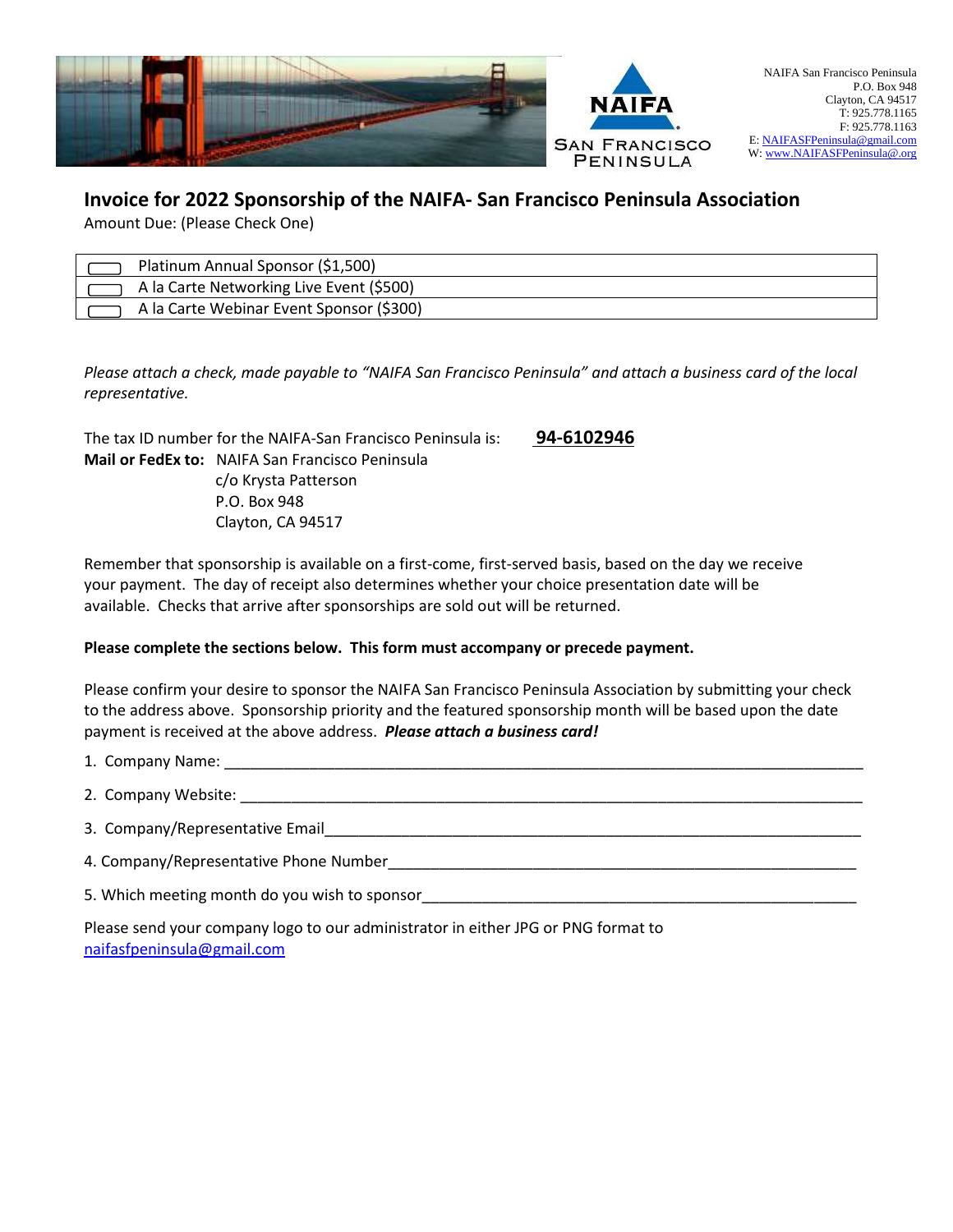# **Meeting Schedule for 2022**

| <b>DATE</b>        | <b>TOPIC</b>                                |
|--------------------|---------------------------------------------|
| March 16, 2022     | Cal Savers WEB                              |
| April 20, 2022     | Speed Networking LE<br><b>Location: TBD</b> |
| May 18, 2022       | Crypto WEB                                  |
| June 15, 2022      | Coaching WEB                                |
| July 13, 2022      | Summer Happy Hour YAT (LE)<br>Location: TBD |
| August 17, 2022    | Life Insurance WEB                          |
| September 21, 2022 | Health Expo WEB                             |
|                    |                                             |
|                    |                                             |

**LE = Live Event | YAT= Young Advisor Meeting | WEB: Webinar |**